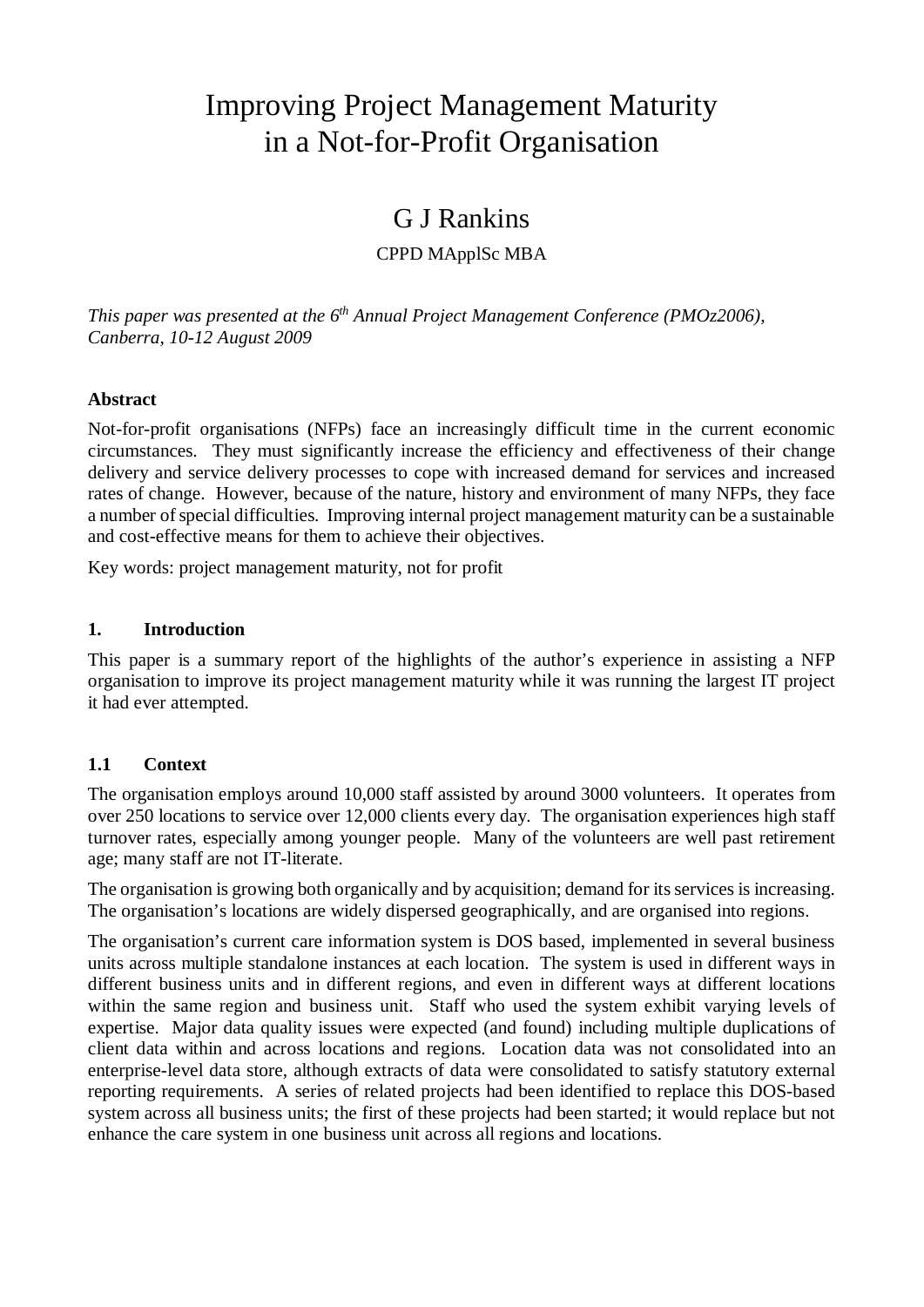## **1.2 Drivers for change**

A previous attempt to implement a replacement system had failed, to the detriment of the previous CEO, which had resulted in the unfortunate viewpoint within the organisation that it was incapable of delivering successful change initiatives. However, the current management team recognised the ongoing need and increasing pressure on the organisation to migrate from its current 'local-based' application environment to a new enterprise environment. In particular, a programme to provide new information systems for client, staff and service management is expected to lead to greater efficiency of service delivery, and hence greater sustainability of the organisation as a whole. The organisation also needed to ensure that, in the face of increasing demands for its services, that it would be able to provide the service levels required to support its front-line service delivery activities.

The major project which is the prime focus of this paper involves customisation of a package and implementation on a location-by-location basis. The project is up against a hard deadline, with significant organisational risk attached to breaching this deadline. The project team was organised into work streams: technical, data migration, information, training, site implementation, organisational change, communication. The project was nearing the end of the initial software build stage and was preparing to pilot the initial release of the new system when the author became involved.

The short-term focus of the organisation's desire to increase its project management competence was to ensure the success of this project. The organisation's long-term objective was to apply this increasing competence, in the form of standard procedures, increased expertise and experience in those involved in delivering, managing and governing the project, and a growing body of lessons learned, to all future projects, in a sustainable manner.

The subject organisation's senior management team recognises that technology is an enabler of improved business outcomes, and that as the organisation's dependence on technology increases and the rate of change picks up, the organisation will need to significantly improve the effectiveness with which it delivers this technology into operational use. This can be taken to mean at least the following:

- that the range of change portfolio, programme and project management skills and expertise available to the organisation will have to be significantly enhanced and broadened, but in a cost effective and organisationally sustainable way;
- that the improved competence developed through focussed effort on the care system replacement project must be applicable and easily transferred to other change initiatives in the organisation, including those not involving technology.

# **1.3 Sustainability**

Sustainability in the context of this report is taken to mean that improvements to the organisation's project management capabilities should be able to be maintained at a steady level for an indefinite period without incurring significant maintenance and support overheads or causing damage to organisational culture and relationships. The concept of renewability is related: the project management maturity of the organisation should increase over time, through continuous improvement of processes and procedures through extension and lessons learned, and through increased competence of individuals.

#### **2. Cultural and Organisational Influences**

A number of organisational and cultural factors proved to have a critical impact on attempts to improve organisational project management maturity. Because these factors impacted across many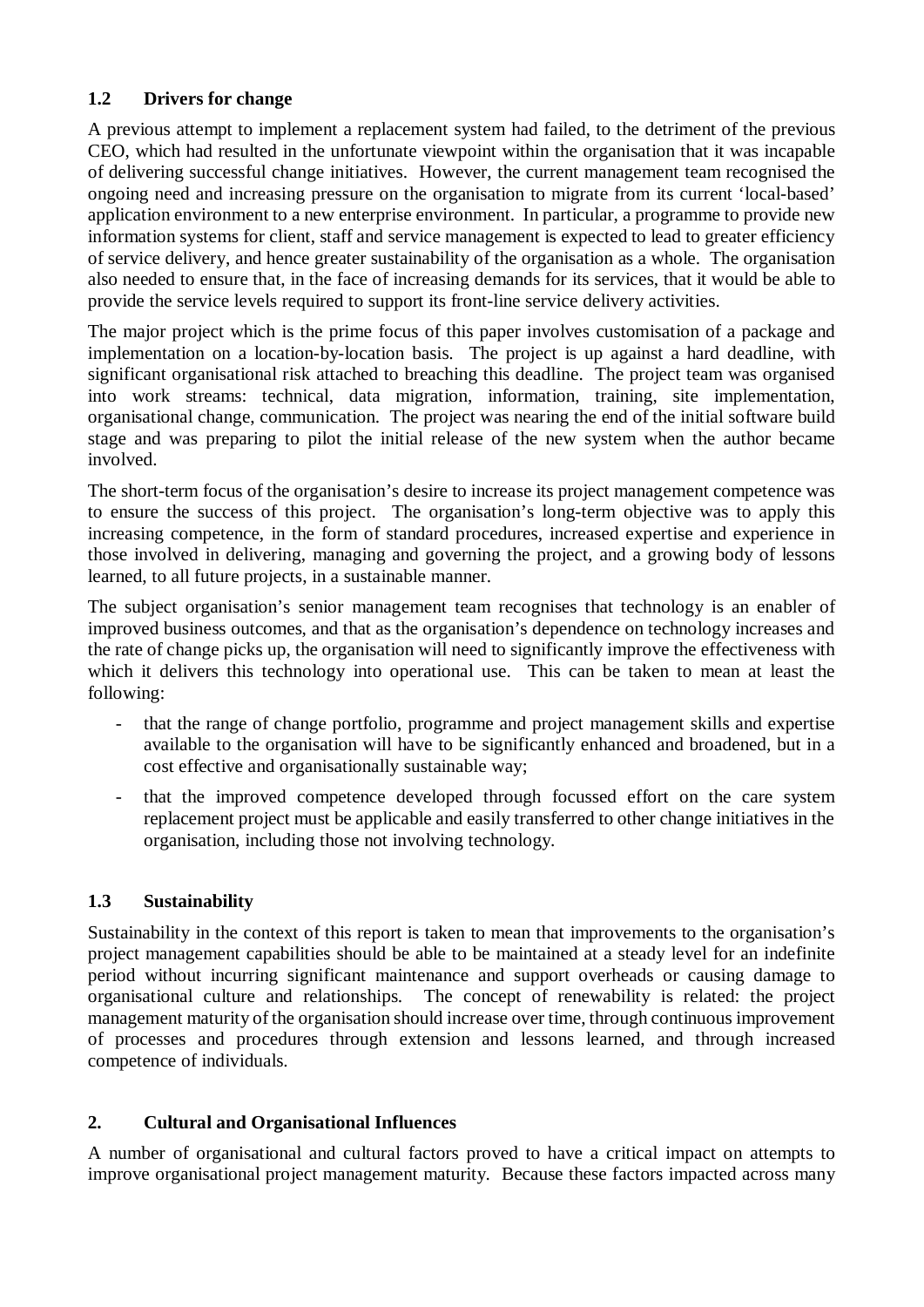of the project management knowledge areas, they are discussed in this section. The next section takes a more granular view.

### **2.1 Internal politics**

The subject organisation is organised into functional silos, which do not necessarily work well together. The IT group's performance had not been satisfactory; many of its functions were about to be outsourced. Possibly for these reasons, when the care system replacement project was commissioned, it was not allocated to the internal IT group to manage, but rather to a separate business improvement team in the service delivery department.

While this supported greater organisational control of the project, it did mean that there were many business units which opposed the project for political rather than organisational reasons.

#### **2.2 Self-sufficiency**

The subject not-for-profit organisation is tightly constrained by budgetary or resourcing limits, which means that successful people in the organisation have developed a 'make-do / can-do' attitude. Their prime focus is on service delivery.

While there are organisation-wide common processes, each location and region in the subject organisation is given wide discretion as to how they achieve their service delivery responsibilities.

Many people in the organisation are 'accidental project managers', having at some stage in the past been assigned a project and expected to deliver. While they may be talented people, many rely on their personal experiences without appreciating the benefit to themselves of adopting and complying with a so-called 'best-practice' approach in areas such as project management.

The lead role was assigned to a person who was highly experienced, highly motivated to succeed, and with international experience in similar sized technology projects in the NFP's domain, and with an accreditation in project management, but without hands-on experience of managing project managers. This meant that the project was not set up in a robust way. However, the incumbent recognised the need for support.

#### **2.3 Attitudes to Project Success**

A study [01] analysed what 'project success' meant in a number of geographies around the world. The attitudes that emerged included:

- Compliance with the established process;
- Achievement of project objectives;
- Doing what's possible within organisational constraints;
- Preservation of the quality of personal relationships.

In the subject NFP, the latter two attitudes seem to be the norm, with a very flexible approach to targets and objectives, and grudging compliance with the implemented project management processes.

There is therefore a risk to an initiative which is focussed primarily on compliance with a standard method or with delivery on time and within budget that the initiative may not receive the expected type of support, neither from those in governance positions nor from those in project teams.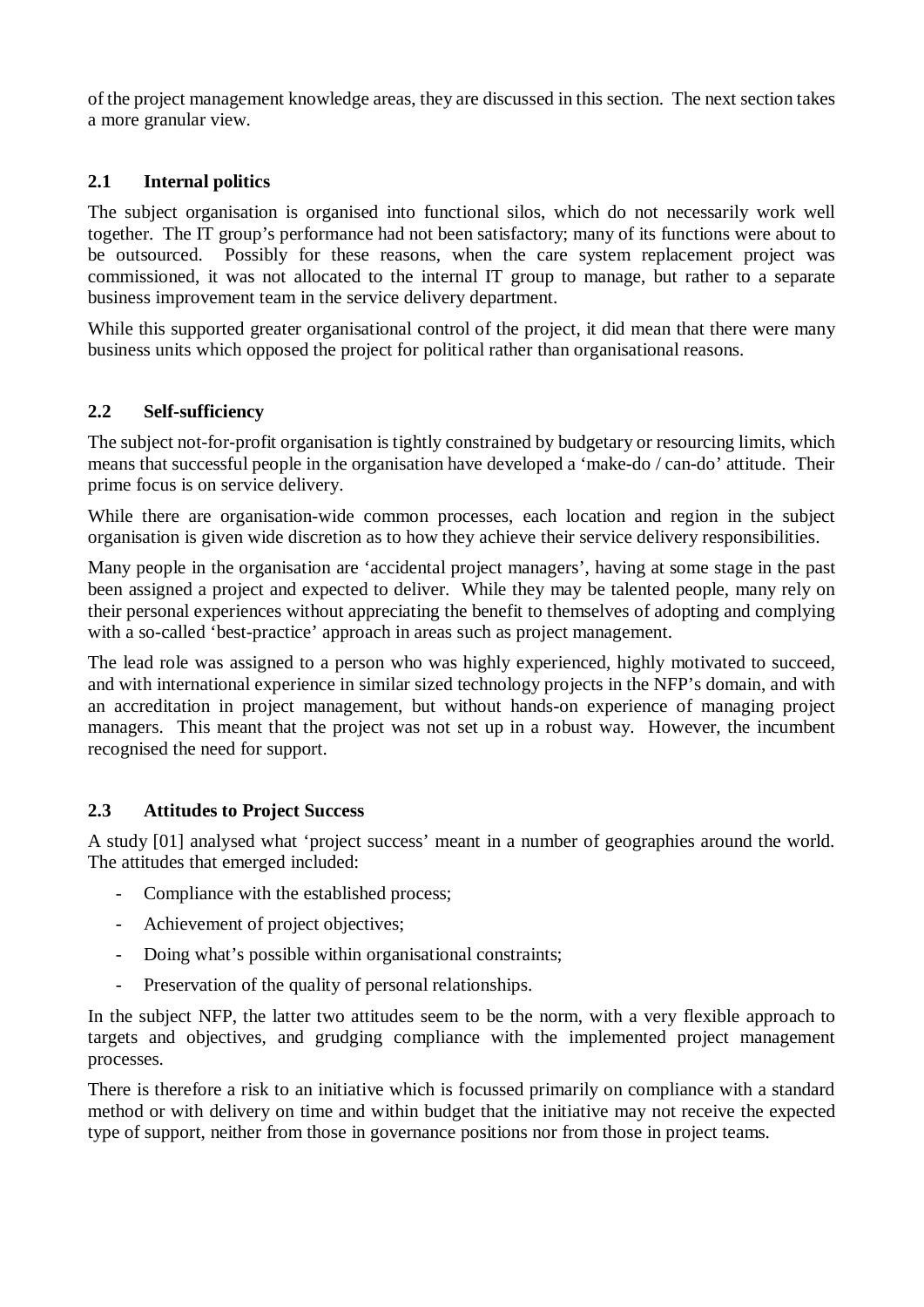### **3. Approach**

This section describes the initial approach taken improving organisational project management maturity. Parallel initiatives were established: proactive measures to develop individual and team competence in project management; and reactive measures or interventions to get the care system replacement project under control.

### **3.1 Proactive Measures**

There were a number of activities undertaken to improve organisational competence.

#### **3.1.1 Initial Project Management Maturity Assessment**

The Portfolio, Programme and Project Management Maturity Model (P3M3) [02] is an approach to assessing an organisation's maturity in portfolio, programme and project management across a number of perspectives. It is intended to be agnostic regarding the management methods being used. The outcomes of an assessment are an understanding of the organisation's current maturity level and the identification of actions that would be required to increase this level of assessed maturity.

A P3M3 assessment of the subject organisation was undertaken on entry, focussed on the care system replacement project and its organisational context. The assessment was against those aspects associated with the first three levels of the P3M3 model. The results are indicated in the following diagram. An aspect show in red indicates that the organisation is non-compliant with respect to the aspect; an aspect shown in amber indicates that the organisation is partially compliant; an aspect shown in green would indicate full compliance. Only when all aspects at a level had been assessed as compliant would an organisation be said to have achieved that level of maturity.



*Figure 1 Initial P3M3 Maturity Assessment*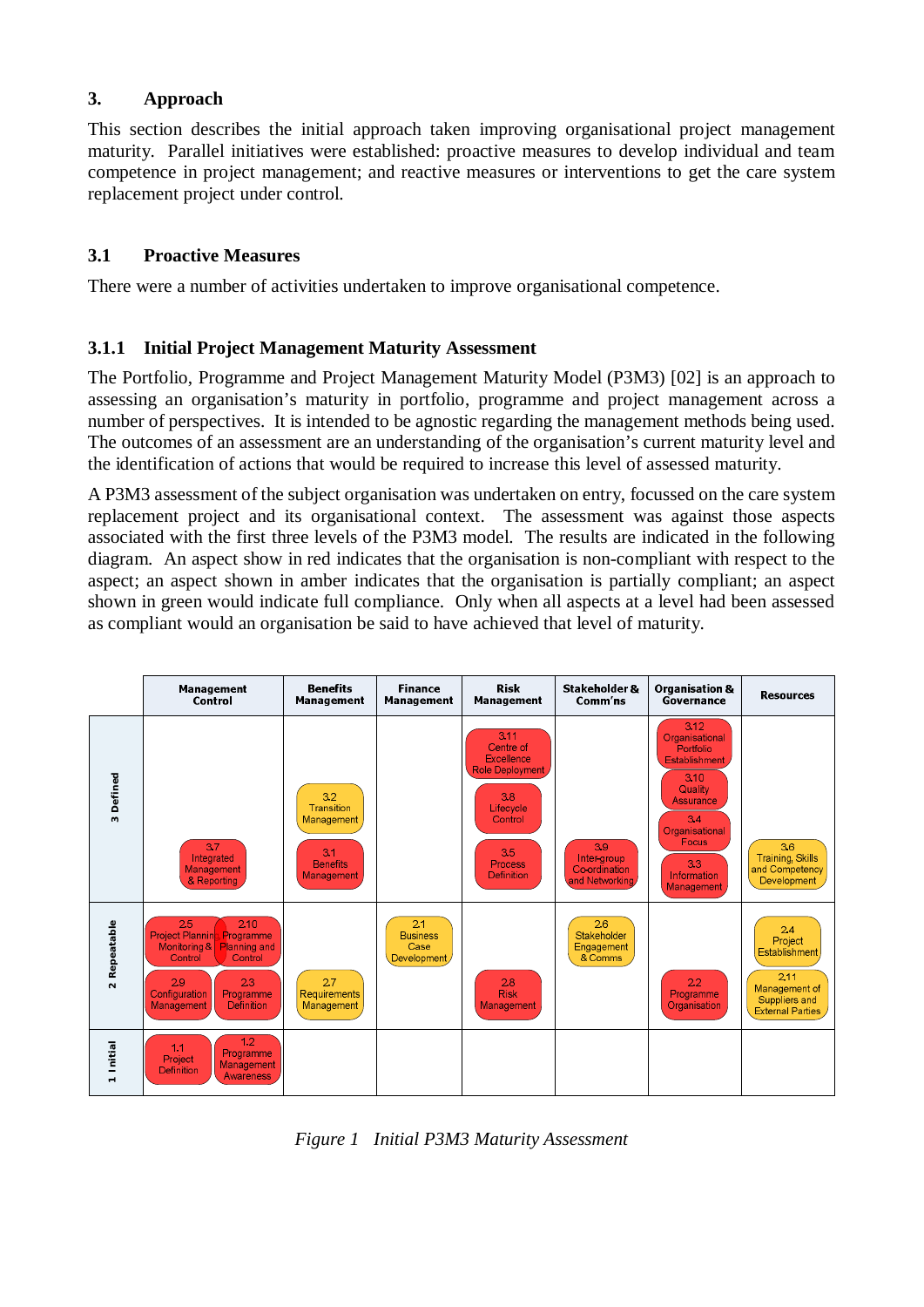The results of the initial assessment suggest that overall the organisation is not yet at the Initial level of maturity, but that certain areas have been addresses by the project because of its own internal needs:

- requirements had been largely brought under control with the assistance of an external consulting group, though traceability through to the artefacts being delivered by the external vendor was not clear;
- because the project was intending to implement the system on a site-by-site basis over nine months, considerable work had gone into establishing project-specific processes for transition, stakeholder engagement and communications. However, the transition process was not transferable to other projects, and there was organisational resistance to the project's stakeholder engagement and communications efforts;
- because funding had been sought from a parent organisation, a business case at programme level had been developed. However, this business case was not used as a project-level control. Also, project funding had been reduced to pay for other initiatives in the organisation;
- because the replacement system was being built by an external vendor, considerable work had gone into establishing an effective processes for vendor management. However, it was generally difficult to determine the status of their work;
- the project had decided to provide introductory project management training to the entire project team, and to provide ongoing support;
- the organisation and programme management had carefully thought through organisational design, however roles were not clearly defined and team leaders were not comfortable in asking for additional resources, although this was offered. As well, the governance of the project was ineffective.

Overall, the organisation was assessed as not yet being at the initial level of the P3M3 model, primarily because the project definition was incomplete and had not been formally reviewed and approved.

#### **3.1.2 Improving Internal Competence**

Training provides participants with information or knowledge (know-of); experience converts knowledge into wisdom (know-how). Training does not induce competence; competence arises from doing, e.g. understanding why configuration management is critical to effective change control.

There are thus two ways to improve the competence of a project team:

- Train them in the adopted project management method, but then provide them with ongoing support;
- Hire experienced practitioners, for both short- and long-term roles.

Both of these approaches were adopted. The entire project team was provided with basic PRINCE2 training, to establish a baseline in project management and a common vocabulary.

There was a PMO within the IT area. It sought to act as a centre of excellence in project management for all projects in the organisation. However, the PMO was generally engaged heavily in fire-fighting around internal IT infrastructure projects, and proved to be of little value to business projects. Their approach to assisting the care information system replacement project was to offer bare document templates, and to provide a briefing on risk management to project team members who had been trained in risk management, and had been actively engaged in proactive risk management for six months. Attempts to move the PMO higher up in the organisation and make it more useful were rejected due to internal politics.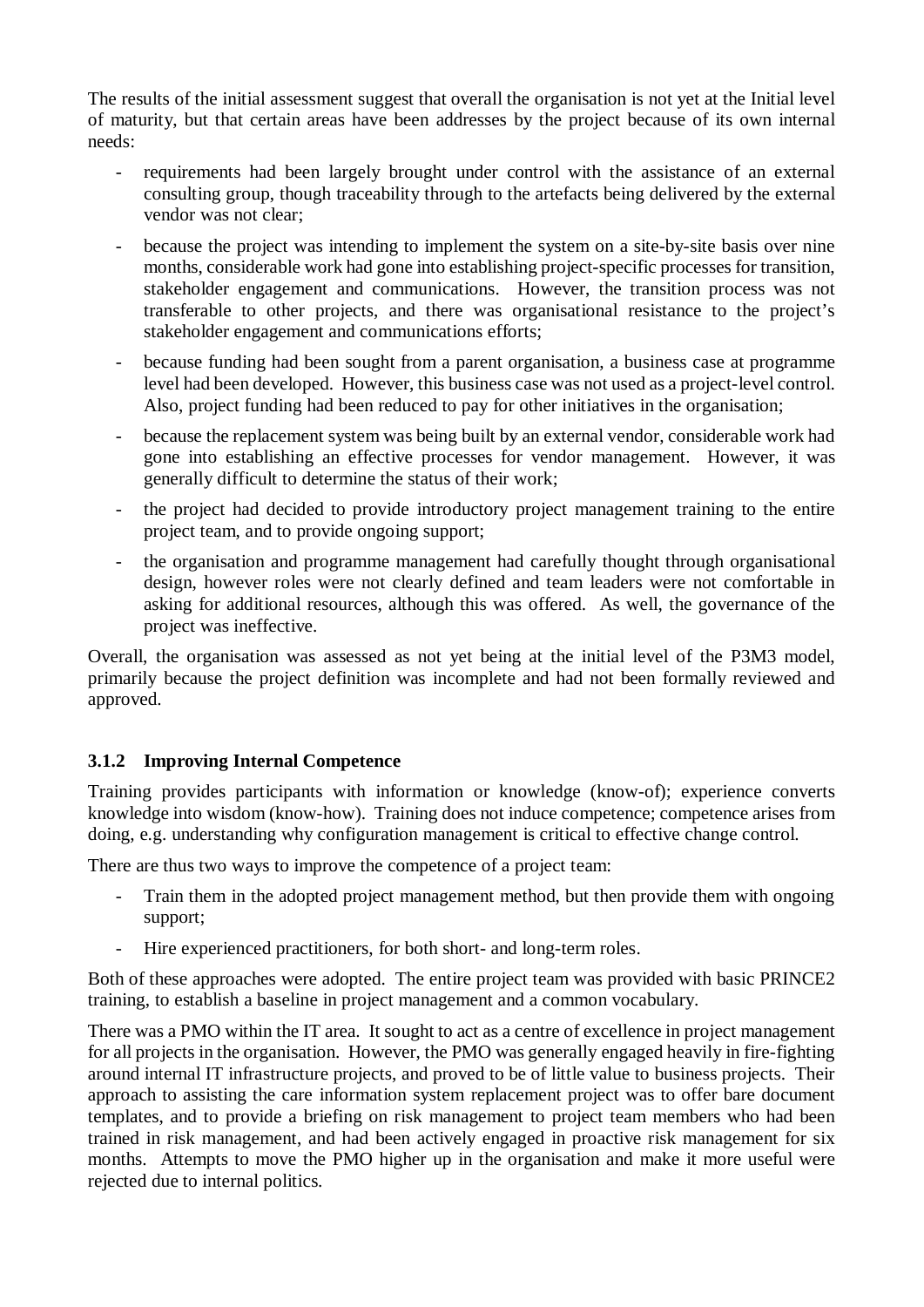#### **3.2 Reactive Interventions**

There were also a number of activities undertaken to address critical aspects of the care system replacement project. These critical areas are identified in the PMBoK [03], in PRINCE2 [04] and in MSP [05].

#### **3.2.1 Governance**

The organisational hierarchy attempted to govern the change initiatives using the same governance mechanisms employed to oversee service delivery. Best practice advice is that excellence in operational management is not a predictor of project governance success (witness the NAB's Project Sponsor training initiative).

Governance of the subject project was also diluted across too many layers of governance, both vertically and horizontally. There was initially no single point of accountability for project success. The various governance groups acted more as discussion forums and political arenas, rather than decision-making bodies. There was also a lack of transparency from many areas of the organisation, for example the IT Programme Board demanded review and decision rights over the subject project but was unable to provide status information on major IT infrastructure upgrade projects on which the subject project was dependent.

As an aside, the lack of project management maturity in the organisation was evidenced by a conundrum. There was an operational programme forum which was accountable for all usages of the current DOS-based system. It regarded the overall set of initiatives to replace this system across all business units as a project, with a dedicated 'project board', with each initiative regarded as a 'subproject' and requiring no specific governance body. Later, the overall set of initiatives was reorganised as a programme of projects, and a specific project board was established for the first of these initiatives. But there was organisational resistance to changing the name of the governance forum at the next higher level from its previous title of 'project board'. So now there were two 'project boards' at different levels.

Finally, the various governance groups exercised poor monitoring of project performance, preferring to focus on task status. This resulted in ineffective, reactive governance from all levels.

#### **3.2.2 Assurance**

One duty of those in governance roles is to assure themselves that the project is performing well, but in a manner that is independent of the project manager. In the case of the subject project, an external auditor was appointed by the programme board, to periodically assure them that the project was indeed performing as well as it was being reported to them. However, the programme established terms of reference for the auditor that restricted the audit to just a review of compliance against the project management method, just one of the forms of success criteria discussed above.

#### **3.2.3 Controls**

The various governance bodies did not establish effective control structures, other than periodic status reporting to the governance bodies. Project plans were not seen as establishing a baseline; the focus was on resolving today's problem and moving on. Again, this reflects the organisation's lack of maturity in project management. When the project was reengineered, a robust set of controls was established, but were not used by the higher levels of governance.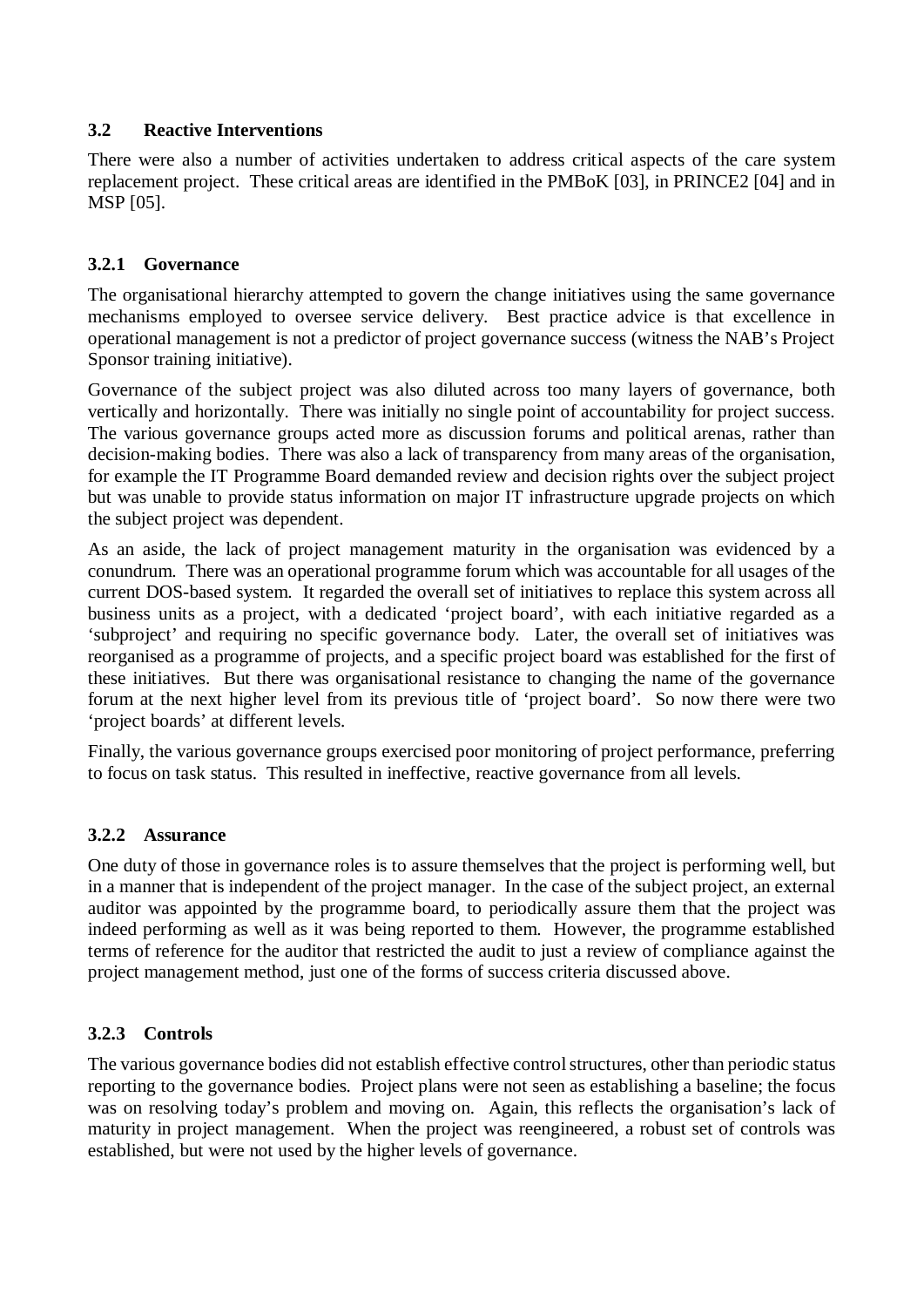#### **3.2.4 Project Integration**

The project consisted of specialist streams (technical, data migration, training, information, organisational change, site implementation) running in parallel. Initially, because of the confusion in the governance layers, each team leader regarded their team's work as a project and themselves as project managers; each developed project documentation covering their team's work. However, the approach for most team leaders was to copy and rename another team's documents. The mindset seemed to be: we have our document, so let's get back to work. There were no product descriptions, which meant that domain experts as well as the programme manager had to be involved in detail decision making in an ad hoc basis, rather than front-loading debate and decision-making as plans were developed. This approach received negative comments from the external auditor, as would be expected.

As a result, the overall initiative was redelineated into an integrated hierarchy of programme, project and stage plans, with appropriate controls at each level, including role descriptions and briefing on roles. A board was re-established at project level, with a project manager role in place to coordinate schedules and the many cross-team dependencies. This meant 'demoting' the team leaders. It was decided that the current stage (a pilot implementation at two locations) would not be reverse engineered into a stage plan, because it was nearing completion. However, there were then extended delays in that stage due to technical reasons, so a stage plan was developed for this stage, to support the greater control desired by the project board. The organisation experienced considerable difficulty in sourcing an experienced project manager; a succession of interim incumbents was needed before a long-term replacement could be found. Unfortunately, this resulted in team leaders with no apparent commitment to the stage plans developed by the latest project manager; they focussed on their own delivery commitments.

### **3.2.5 Configuration Management and Change Control**

Because of the organisation's 'flexible' attitude to scope and change control, and the related independent jack-of-all-trades 'just do it' approach, the project managers all experienced difficulty in establishing baselines for control purposes. Overall, configuration management was poor, with no tool support. Specifically, change control was poor, with the project subject to team members or third-parties making ad hoc decisions. For example, a regression testing suite was developed by one team without the knowledge or approval of the project manager.

Moves are currently under way to establish a more formal configuration management regime, linked to better quality control and more effective change control. Some consideration has been given to introducing timesheets, not so much for time management, but to encourage team members to report work on unapproved products.

#### **3.2.6 Time Management**

The project's schedule has gone through several incarnations. Initially, project and stage schedules were at milestone level, with the detail in subordinate team plans. Then all of the detail for implementation across 250 locations was brought into a central schedule, so that site specific differences in implementation could be explicitly dealt with and coordinated. However, its 7000 lines made this schedule useless as either a control tool or as a communication tool. The current approach is based around a common process for site implementation, adjusted at milestone level for each site. The common schedule is now useful as a control mechanism, but remains unacceptable as a communication tool for either project board or location managers. Alternative user-friendly representations are being developed; they focus on location-specific factors such as the number of users and physical instances of the old system at the location, distances between locations, and so on.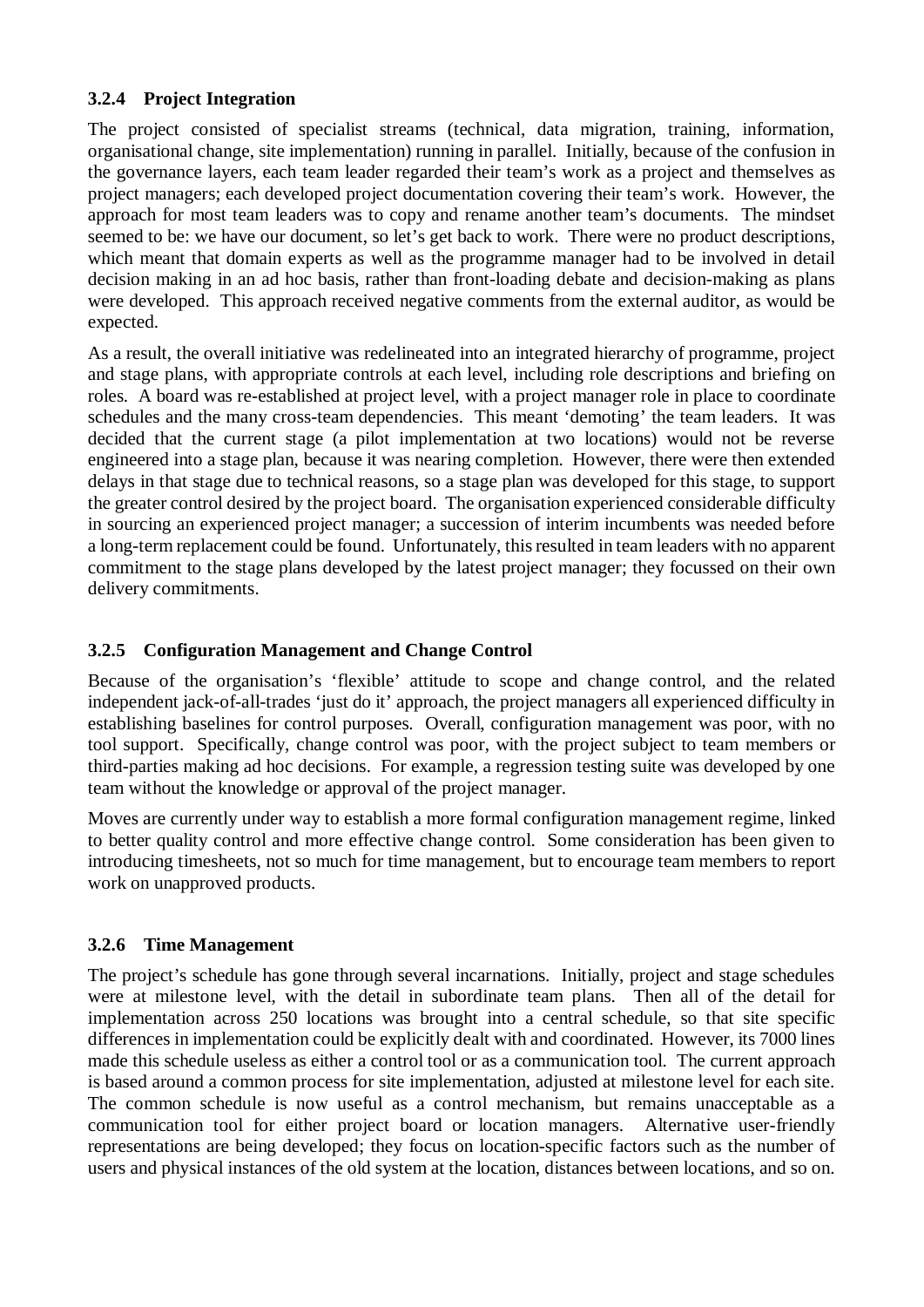However, the use of multiple forms of schedule (Gantt, spreadsheet, Visio) reflecting the needs, maturity or experience of different stakeholders carries the risk that (approved) changes are not propagated across all schedules and unapproved changes are not known outside the silo that instigated them.

## **3.2.7 Cost Management**

Because of the size of the project's budget, it was constantly under threat of acquisition from others. On several occasions, the organisation clawed back significant parts of the project budget, and expected the project to perform within the remaining budget. Again, this attitude reflects an immaturity in project management.

The organisation's financial system reports actual costs one month in arrears, and so is not useful for cost control. A parallel ledger had to be established to provide the project manager with a more realtime view.

### **3.2.8 Quality Management**

Quality reviews are at best informal, but generally do not occur, because team leaders do not plan for them. Although the majority of product development has been completed, the need for further products continues to be recognised. For these products, the view seems to be that because the subject matter expert was involved in the product's specification and development, how could it be incorrect? The external auditor has repeatedly raised this as a major concern, to little effect. This reflects a basic lack of understanding of the value and role of quality reviews.

Moves are currently under way to encourage quality reviews for all major products, by enforcing a definition of product 'completeness' that means that not only should work on the product be complete, that quality control activities have independently confirmed it is functionally complete and acceptable to users, that configuration records have been updated and are correct, and that finally ownership of completed products has been transferred to the configuration librarian.

#### **3.2.9 Human Resource Management**

All members of the project management team were provided with basic training in the adopted project management method. Only a few of the team were able to effectively apply their new knowledge to the project, because of their lack of experience in the project environment. However, after external coaching support was provided, the quality of their work improved considerably.

An obvious challenge for NFPs is how to access the expertise needed in a cost-effective way. Paradoxically, the current economic downturn has resulted in the NFP being able to access experienced project management professionals at affordable (to the NFP) rates.

There is currently a move to displace incumbent SMEs as team leaders with externally sourced staff with project management competence. This is not to say that the SMEs weren't capable of doing a good job, but rather that their skills as SMEs had become more important to the project and couldn't be replaced, whereas project management is a transferable skill. The reasoning here is that the project is at a stage where it cannot afford to lose the SMEs knowledge by forcing them down a project management path they were clearly uncomfortable with, but that they would be able to support incoming project management professionals get up to speed rapidly.

If the NFP operates in silos, a project won't stop people acting the same way. The project needs a mechanism that encourages sharing and teamwork, and discourages silos. The subject project is currently trying daily stand-up meetings to encourage greater transparency.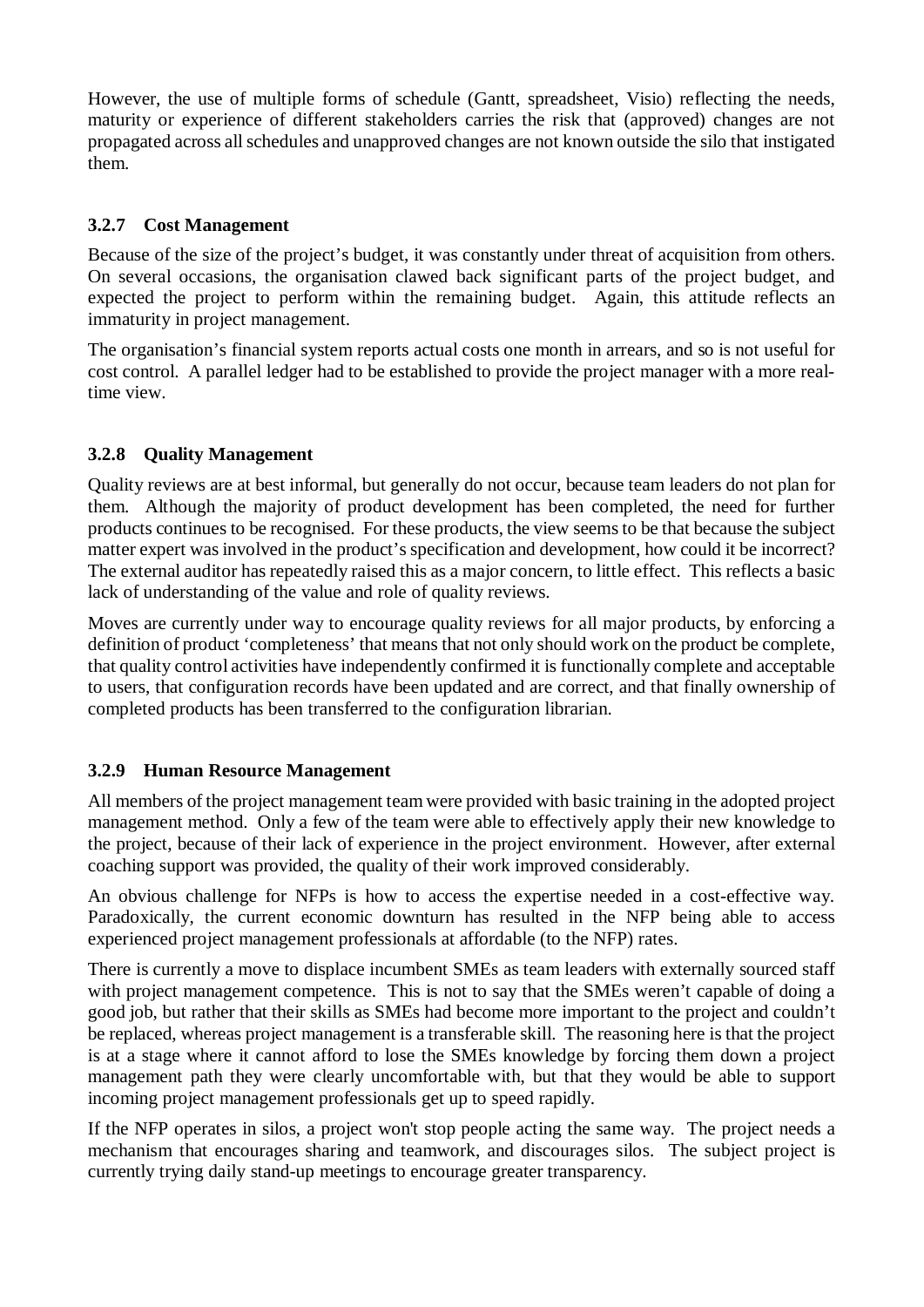#### **3.2.10 Communications Management**

The communications team leader originally developed a layered stakeholder engagement and communication plan that adequately reflected the project's needs to engage with its stakeholders. However, there proved to be organisational resistance to implementing aspects of this plan, or to permit the project to use the regular organisational communication channels.

#### **3.2.11 Risk and Issue Management**

This is another area which reflects the organisation's immaturity in project management. Individual team members seem to have difficulty in understanding the need to think through their plans to identify concerns that may mean the plan's objectives may not be achieved. Partly, this reflects a lack of domain knowledge about what could or does go wrong. It also reflects a view by team leaders that they can resolve their own actual or potential difficulties internally without revealing them to others.

However, once raised, issues were seen as the project manager's problem and risks were seen as the project board's problem. Team leaders seemed to think that they didn't have the time to manage risks or resolve issues, because of the volume of other work to be done.

Another indicator of organisational immaturity in project management was revealed when a particular problem occurred. Some programme board members expressed concern that the risk that the problem could occur hadn't been identified in advance and prevented from occurring. Apart from revealing a misunderstanding of the nature of risk, it also suggested that they didn't appreciate their role in risk identification and risk monitoring.

#### **3.2.12 Procurement and Vendor Management**

The project did not exercise effective control over its vendors. The core system developer delivered core functionality and initiated changes according to their internal product development schedule rather than the needs of the subject organisation, which meant that on many occasions, functionality and fixes not needed or expected by the organisation were delivered before functionality and fixes that were needed. There was also a lack of traceability between releases from this vendor and projectgenerated change requests, particularly when a project change request was implemented through multiple successive vendor releases. Extensive negotiations were required to establish a better arrangement with this vendor.

There was no contract in place with another vendor, which was providing most of the resources into one of the project teams. This exposed the project and organisation to considerable risk, but no level of governance sought to resolve this issue.

#### **3.2.12 Benefits Realisation Management**

The subject project will move 250 locations onto a centralised system, with minimal business process reengineering. The benefits of the subject project are primarily in the area of data quality. The project prepares the way for a subsequent business process reengineering project.

#### **4. Progress Towards Sustainability**

This section provides a snapshot view of the subject organisations project management maturity after almost a year of interventions.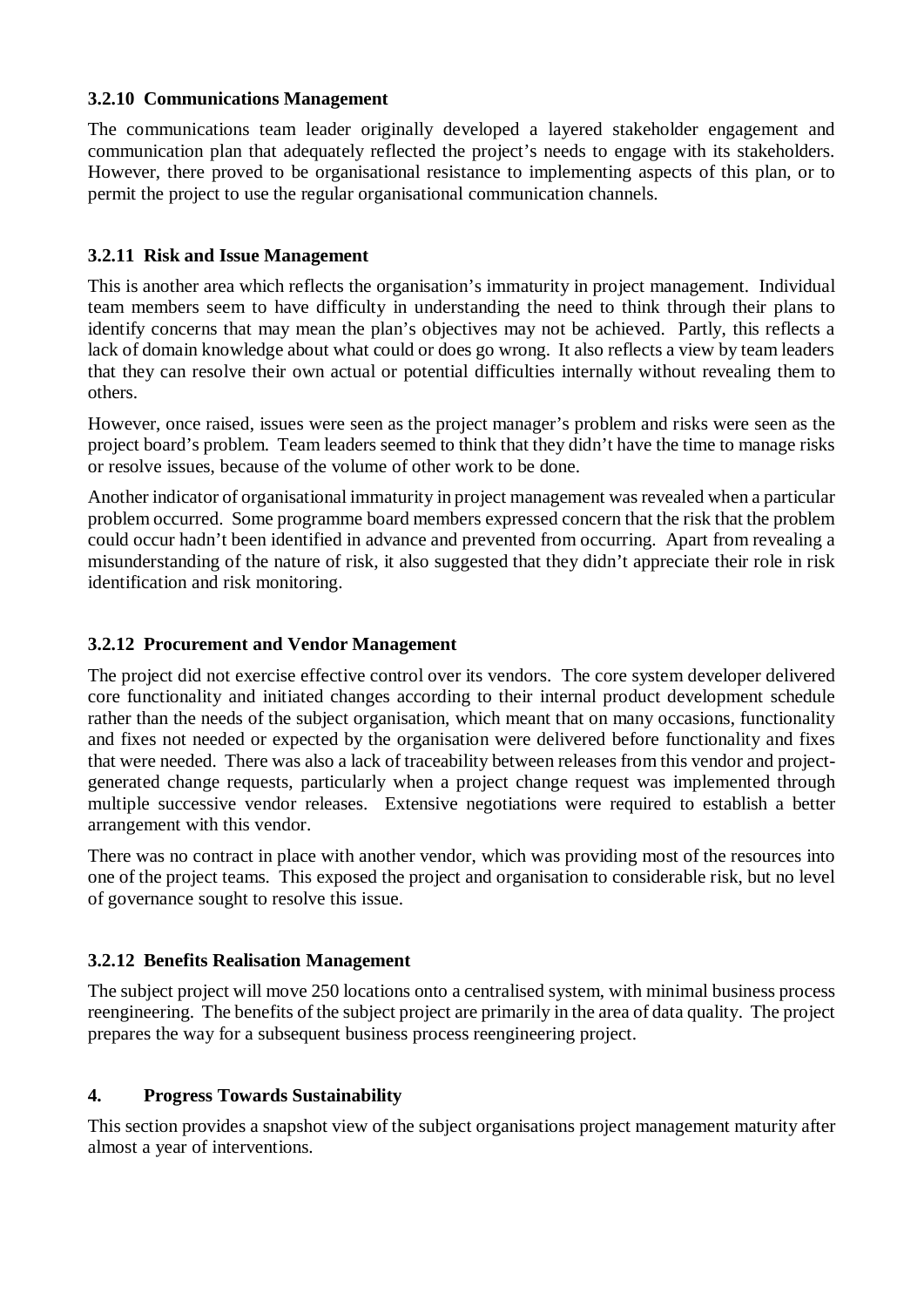# **4.1 Current Project Management Maturity Assessment**

A follow-up P3M3 assessment of the subject organisation was undertaken nine months after the initial interventions, again focussed on the care system replacement project and its organisational context. The assessment was against those aspects associated with the first three levels of the P3M3 model.

The results of the latest assessment suggest that the organisation has progressed to the Initial level of project management maturity, and has made significant progress towards the next Repeatable level. The primary reason it has not achieved the Repeatable level is a lack of commitment from those in governance roles, and a lack of action from those in project team roles; the necessary actions have been identified. The assessment continued to be that the organisation had not yet reached the Initial level of either enterprise portfolio or programme management maturity in the P3M3 model.

**Risk** Stakeholder & **Organisation & Management Benefits Finance Resources** Control Management **Management Management** Comm'ns Governance  $31'$ Organisational Centre of **Portfolio** Excellence<br>le Deploym **stablishment**  $3,10$ **3 Defined** Quality  $3.8$ Assurance Lifecycle<br>Control **Transition** Managemen  $3.4$ Organisational Focus  $36$  $3.1$  $3.5$ Integrated Inter-group **Training, Skills** Benefits Process  $33$ ے۔<br>So-ordination<br>Networkin Ind Competent<br>Development Definition lanagemei Information Managemer 2.6 Repeatable **2 Repeatable**  $24$ Project Plannin Programme **Business** Stakeholder Monitoring &<br>Control P<mark>lanning and</mark> Case Engagement<br>& Comms Establishme Conti velopment 2.11  $29$  $23$  $27$  $28$  $22$  $\sim$ Management of Configuration Programme Risk Programme Requirements Suppliers and<br>External Parties Managemen Definition Management Management <u> Organisation</u>  $\overline{12}$ **1 Initial** 1.1<br>Project Programme Management Definition Awareness

The results of the assessment are indicated in the following diagram.

*Figure 2 Current P3M3 Maturity Assessment* 

# **4.2 Sustainability Achieved?**

The care systems replacement project is viewed by the CEO and those governing the project as being under far better control and making much better progress than other projects of similar size in the organisation. These senior managers have stated that future projects will be commissioned and managed under the framework built up over time on this project. The project's core management team now 'understands' the value of working within a structured project management framework; this team will form the core teams of future projects to transfer their 'know how' and improve the competence in other staff. Regional and location managers and operational staff are regaining confidence in the organisation's ability to deliver successful major change initiatives.

Having said this, and while this position could partly be ascribed to the improvement in project management maturity, it remains the case that the project is not under effective organisational control, and basic project management practices are not yet operating effectively. The project's success to date relative to other projects in the organisation remains dependent on the hard work of the project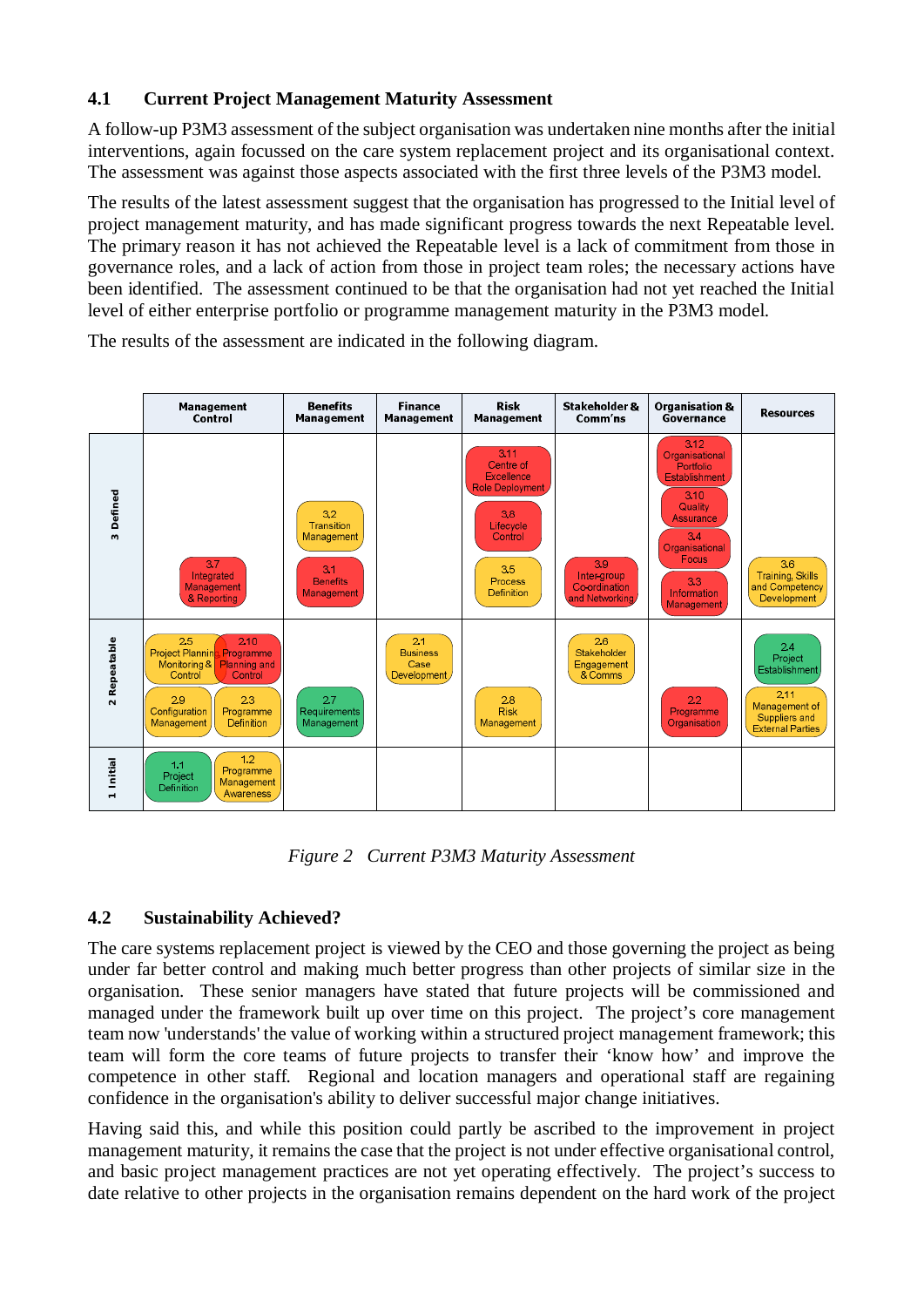team, not to procedural or structural improvements; there is no margin for error. The risk is that the project team will not be able to sustain the current heroic tempo of work required to perform not only its scheduled work, but also to deal with unanticipated work and rework, unmanaged risks, and issues that remain unresolved and threaten to obstruct project progress and performance.

The Gershon Report [06] into the use of ICT by the Australian Government makes a number of points that seem to be applicable to improving sustainability of project management maturity in the not-forprofit sector:

- A systematic means to promulgate better or best practice more widely, including removing barriers to adoption of better and best practice [and raising the pain of non-compliance]
- Requiring a return on investment in centres of excellence, such as PMOs
- Project management maturity assessments over the project lifecycle, although sustainability would require this assessment to also be at organisational level
- Coordination of future initiatives. There would appear to be value in some form of strong central leadership and authority to coordinate cross-functional initiatives in certain areas
- A focus on benefits realisation and the measurement of benefits arising from investments
- Adequate funding beyond the project to ensure project outcomes are sustainable in businessas-usual.

# **4.3 Issues Emerging**

It seems likely that NFPs with low project management maturity are also likely to be relatively immature in other aspects of operations, such as service delivery management. The subject project found that it had to increase its scope to develop basic service management processes (Incident, Problem, Release, Change) for the organisation, because the nature of the project's deliverables required these to be in place in order to support benefits realisation. However, processes alone are not enough. Help desk staff still attempt to solve caller's problems (the 'can do' attitude again), which means other calls are not answered; front-line service staff often don't bother to call the service desk because their calls have historically not been resolved.

Another interesting issue relates to project team composition. Project team leaders are now typically much younger than the SMEs in the project team. This implies the need to very carefully allocate decision rights – which is more important: the right product is delivered, or an adequate product is delivered on time/to budget? The other issue for this project is that in some cases these SMEs were recently also the project team leader.

# **4.4 Lessons Learned**

A number of lessons learned have already emerged in the context of this NFP organisation.

- Adopting a project management method during implementation of a major project is a tall order. Everyone will likely be task focussed and short of time (because this wasn't sorted earlier!). Resistance begins when you ask someone to change their work practices without explaining why the change is needed, why it's good for them and the organisation. It is better to progressively focus on those areas that provide immediate value to the project team. If people don't have time to think, they won't place any importance on disciplines that don't address their immediate concerns.
- From a sustainability point of view, an organisation shouldn't become too reliant on external parties; it's better to embed your people in the process but understand that they are on a steep learning curve, and the organisation will need to be tolerant of their inevitable mistakes.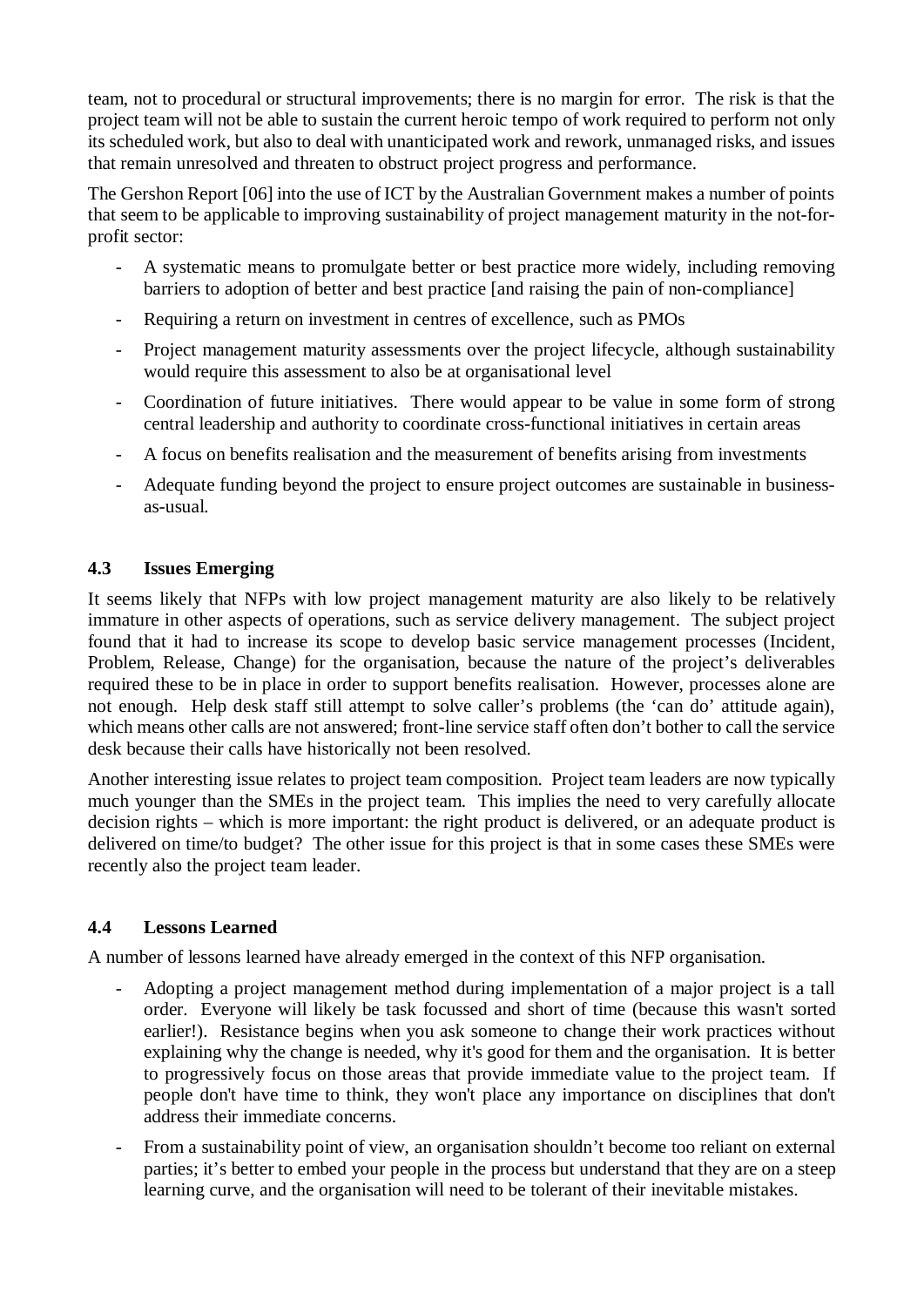- Sustainable maturity improvement cannot be achieved beyond the initial levels without organisational (i.e. business unit and senior management) support. Further improvement can't be driven by a PMO or an IT shop or an external consultant.
- Independent review of progress towards improved maturity is critical, but its value is dissipated if those in governance roles to not ensure issues are addressed and recommendation implemented.
- It is critical to respect the culture of the NFP but don't let operational line management reporting arrangements confuse project governance arrangements.
- A lack of product planning makes it more likely that the project will need a project manager with deep domain knowledge, and encourages design on the fly. Adequate time spent creating product descriptions means that the project manager can later focus on delivery and performance, and not ongoing business analysis.
- Greater transparency of project issues and status meant that those in corporate or programme governance roles could see hooks into the comparatively well-run project, whereas other poorly-performing infrastructure projects were not 'assisted' to the same extent, because these people weren't being provided with enough information to work out what the real problems were or how to address them.

#### **5. Conclusions**

Improving project management maturity can be an effective way to improve overall organisational effectiveness. However, traditional approaches which attempt to take the entire organisation to a higher level of maturity may be beyond the capability of a not-for-profit organisation, particularly one confronting the challenges of a major project. This paper has discussed the approach taken in one organisation: focus on the critical areas and provide workable solutions. Ongoing sustainability of project management maturity improvements will require senior management commitment.

#### **References**

[01] Cultural Archetype Study, publisher unknown, 1994

[02] The Office of Government Commerce, Portfolio Programme and Project Management Maturity Model, 2008

[03] The Project Management Body of Knowledge, Project Management Institute, 2008

[04] The Office of Government Commerce, Managing Successful Projects with PRINCE2, 2009

[05] The Office of Government Commerce, Managing Successful Programmes, 2007

[06] Review of the Australian Government's Use of Information and Communication Technology (Gershon Report), Sir Peter Gershon, tabled in October 2008, retrieved in June 2009 from www.finance.gov.au/publications/ICT-Review/index.html